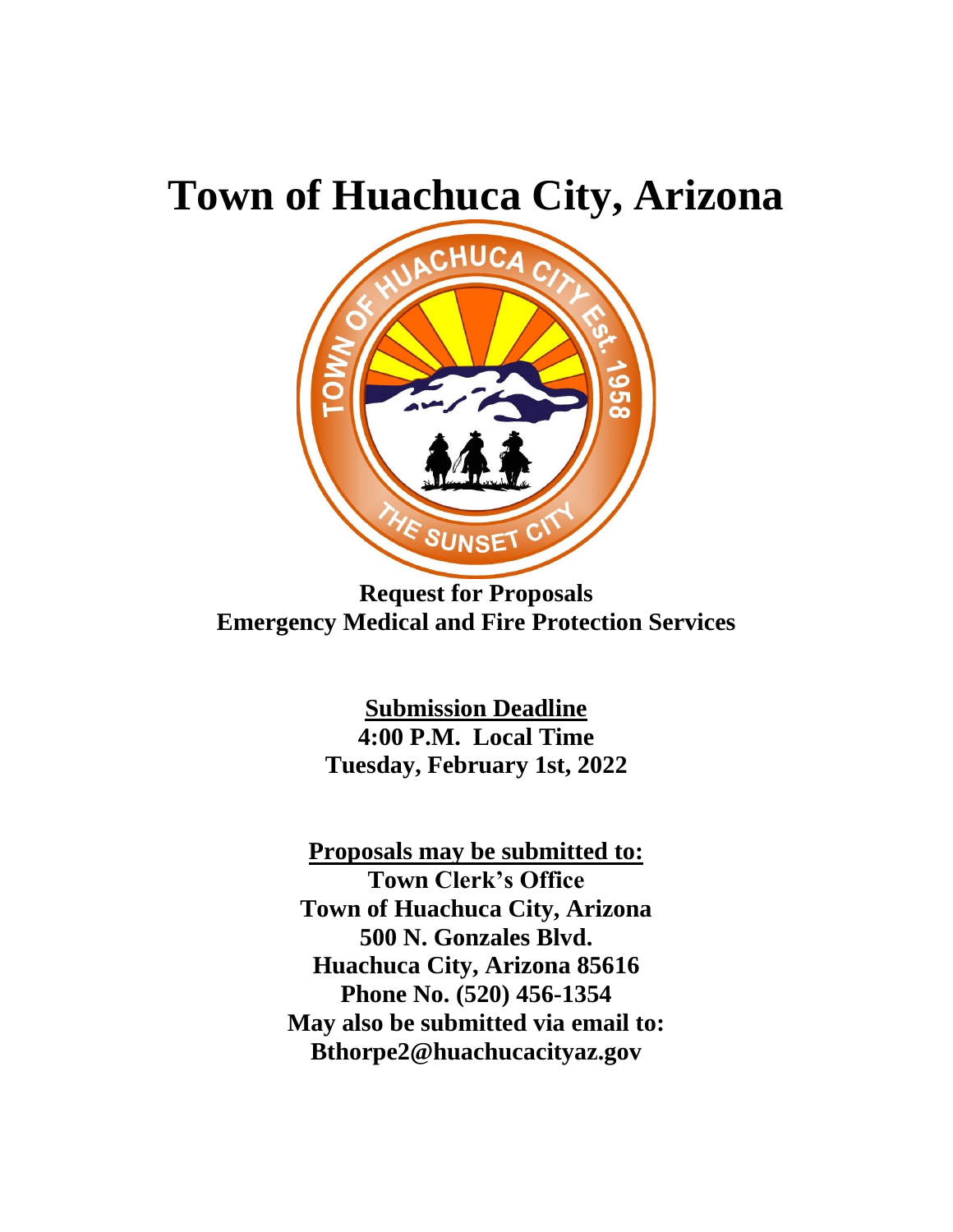#### **PUBLIC NOTICE**

Notice is hereby given that the Town of Huachuca City, Arizona, will receive proposals for FIRE PROTECTION, EMERGENCY MEDICAL AND FIRE PREVENTION SERVICES from December 17, 2021 until 4:00 P.M., local time, Tuesday, February 1<sup>st</sup>, 2022, when they will be opened by the Town.

All proposals must be submitted to: Town Clerk, Town of Huachuca City, 500 N. Gonzales Blvd., Huachuca City, Arizona 85616, or hand delivered to the Town Clerk's Office at the same address, or emailed to the Town Clerk at: bthorpe2@huachucacityaz.gov. All proposals shall be clearly marked "FIRE PROTECTION, EMERGENCY MEDICAL AND FIRE PREVENTION SERVICES PROPOSAL FOR THE TOWN OF HUACHUCA CITY" on the lower left hand of the sealed envelope, or in the subject line of the email.

The Town is not responsible for internet technology difficulties, or the pre-opening of, post opening of or the failure to open a proposal not properly addressed, submitted or identified. After the submittal deadline, all proposals should be considered public records under Arizona law, subject to public inspection.

The full Scope of Work may be obtained from the Town, at the physical or email addresses above.

The Town will review and consider any and all properly submitted proposals.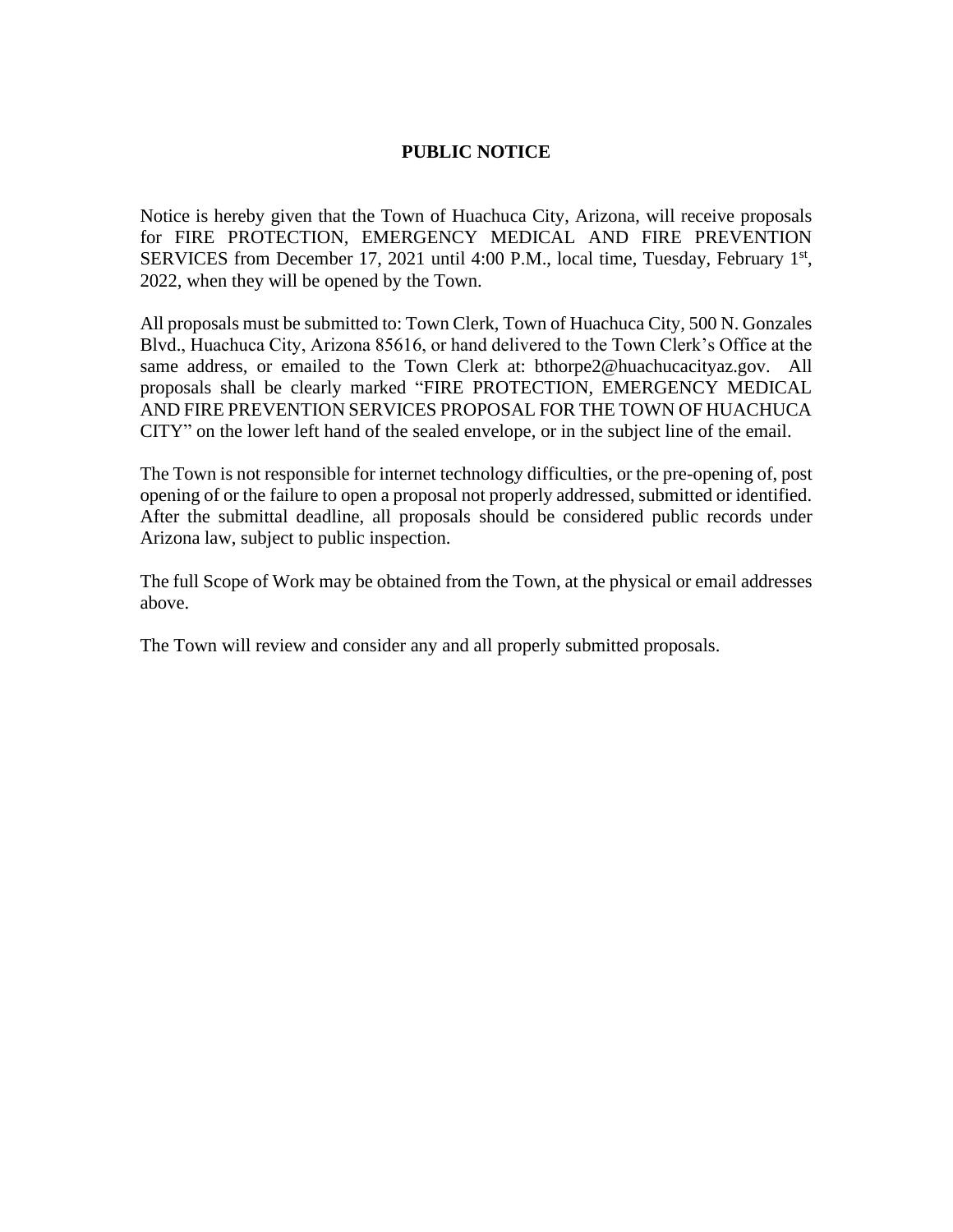## **Request for Proposals (RFP) for Fire Protection, Emergency Medical and Fire Prevention Services for the Town of Huachuca City, Arizona**

## **1. Summary Statement of Work**

1.1 The Town of Huachuca City, Arizona (Town) is soliciting proposals from qualified agencies to provide Fire Protection, Emergency Medical and Fire Prevention Services to the community. The Town is interested in exploring all viable proposals for these services. Such proposals should meet NFPA standards and provide high-quality public safety services while also addressing concerns of ability to pay, cost containment, and regional cooperation, as well as any direct or hidden costs to residents for Emergency Medical and Fire Prevention Services.

1.2 The Town is anticipating award of the contract in mid-February with the expectation that services will begin on March 21, 2022.

## **2. Background**

2.1 The Town of Huachuca City has a land area of approximately 2.8 sq miles and a population of approximately 1700 people. There are six apartment complexes, two of which are multi-level, two small mobile home parks, and one small RV park. There are approximately 16 storefront businesses. The Town has a commercial sector of mainly retail trade. This information is provided for background purposes only; each proposer must verify whatever information it deems important before submitting a proposal to perform the requested scope of work.

2.2 Fire Protection, Emergency Medical and Fire Prevention Services are currently being provided by Whetstone Fire District through an intergovernmental agreement (IGA) at a cost of \$410,000 per year. The current IGA is available for review at the Town Clerk's Office at 500 N. Gonzales Blvd., Huachuca City, AZ 85616.

2.3 In the 12-month period ending in August 2021, there were approximately 13 fire calls--two of which were building fires—and 399 Emergency Medical Service calls. Other call counts may be available upon request.

2.4 Fry Fire District currently holds the Certificate of Necessity for ambulance transportation in the Town.

## **3. General Information and Instructions to Proposers**

3.1 The Town Clerk will maintain the original documents, related terms and conditions, and all other attachments, in an archival copy.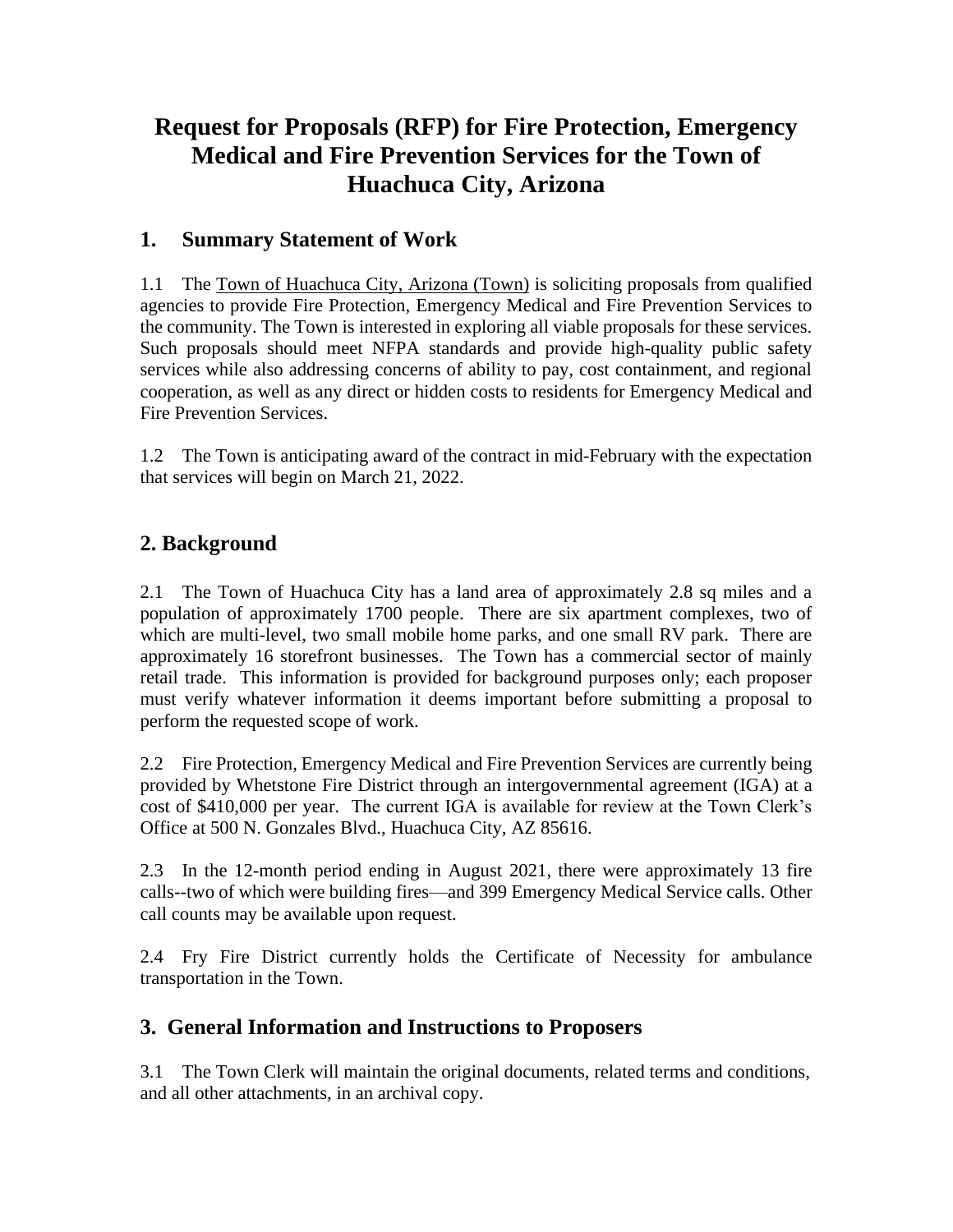#### 3.2 **The planned schedule for this RFP is**:

- December 17 Issue the RFP
- January 17 Questions/Inquires due by 10:00 AM
- February 1 Proposals received by 4:00 PM in the Town Clerk's Office.
- On or after February 17 Potential Presentations/ Council selects winning bidder
- On or after February 17 Winning bidder notified
- March 21, 2022 Services start

3.3 It is the proposers' responsibility to fully understand the RFP, contract, any associated documents, and any responses to inquires made to the proper official of the Town. The proposers should study the materials, ask questions of the appropriate Town Officials, and consult such experts as they may deem necessary to assist in gaining such understanding. The Town reserves the right to disqualify any proposer who demonstrates less than such understanding. Further, the Town reserves the right to determine, at its sole discretion, whether the proposer has demonstrated such understanding. Related to this, the Town reserves the right to cancellation of award, if award has been made. Such disqualification and/or cancellation shall be at no fault, cost, or liability whatsoever to the Town.

3.4 All information and responses to questions made by the Town are offered in good faith. Individual items are subject to change at any time. The Town is not responsible or liable for any use of information, or for any claims attempted to be asserted there from.

3.5 Questions will be submitted in writing to the specified Town Official in charge of managing this RFP.

3.6 The Officials in charge of interfacing with Proposers are the Town Clerk, Brandye Thorpe and Town Manager Suzanne Harvey. Their contact information is as follows:

Town of Huachuca City

Town Clerk, Brandye Thorpe 500 N. Gonzales Blvd Huachuca City, AZ 85616 520-456-1354 Work 520-456-2230 Fax [bthorpe2@huachucacityaz.gov](mailto:bthorpe2@huachucacityaz.gov) 

Town Manager, Suzanne Harvey 500 N. Gonzales Blvd Huachuca City, AZ 85616 520-456-1354 [sharvey@huachucacityaz.gov](mailto:sharvey@huachucacityaz.gov)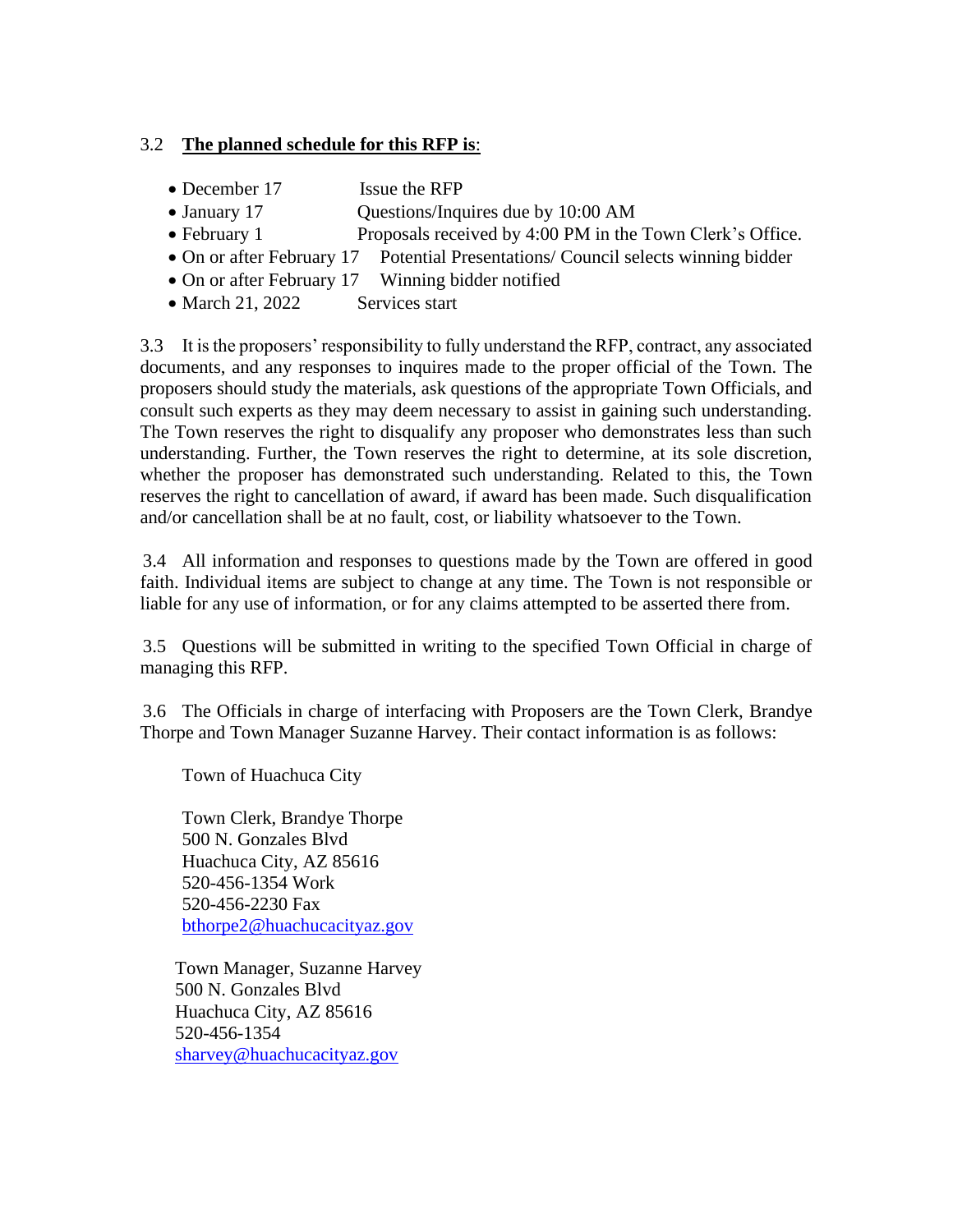3.7 Once this RFP has been issued, proposers are not to contact any other Town employees/officials concerning the RFP. Any such contact may result in disqualification. Collusion of the proposer with other proposers or employees thereof, or with any employee or Official of the Town is prohibited and may result in disqualification or cancellation of any award of contract made under this RFP.

3.8 All questions, communications and inquiries concerning this RFP shall be in writing. Proposers may bring to the Town's attention what they feel are errors, omissions, discrepancies, or any other matters which they feel could use clarification. These must be submitted in writing. Hand delivered, e-mail and facsimile are acceptable, however email is preferred. The Town reserves the right to accept and incorporate any suggestions as the Town may see fit.

3.9 The Town will make a good faith effort to respond to all written questions with a written response within three (3) business days. All responses will be communicated through email.

3.10 The Town will not respond to any request for information or clarification concerning this RFP, which is received after 10:00 AM MST January 17, 2022.

3.11 Proposers may submit supplemental information to clarify their proposal. Any such supplemental information shall clearly state it is supplemental and shall clearly indicate what is being supplemented. The Town at its sole discretion may accept the information or reject the information. If the supplemental information is accepted and if used as a basis for award of the RFP, such information may be incorporated into the Contract.

3.12 Proposer's response to this RFP may not be modified after the closing date and time. A Town Official may contact any proposer to seek clarification on the response to the RFP submitted by that proposer.

3.13 Submittal in response to the RFP must be properly signed and, where required, initialed by an authorized representative of the proposer. Failure to provide signatures and/or initialing may be grounds for disqualification.

3.14 Proposals must be received: by the Town Clerk, at 500 N. Gonzales Blvd., Huachuca City, AZ 85616, or **Bthorpe2@huachucacityaz.gov**, prior to 4:00 P.M. MST on February 1, 2022. The Town shall not accept proposals received by Fax. The Town shall at or before the specified time accept all proposals that are properly presented. The Town will allow interested parties to be present at the closing time for accepting proposals. The Town Clerk will open and record the names of all proposers. The Town will make no immediate decision and there will be no disclosure of any information, beyond the name of the proposers, until after the formal notice of award and execution of any contract resulting from this RFP. Proposers may be given an opportunity to present their proposal at a Public Meeting of the Town Council, tentatively scheduled for 6:00 PM, February 17. However, this opportunity is not guaranteed.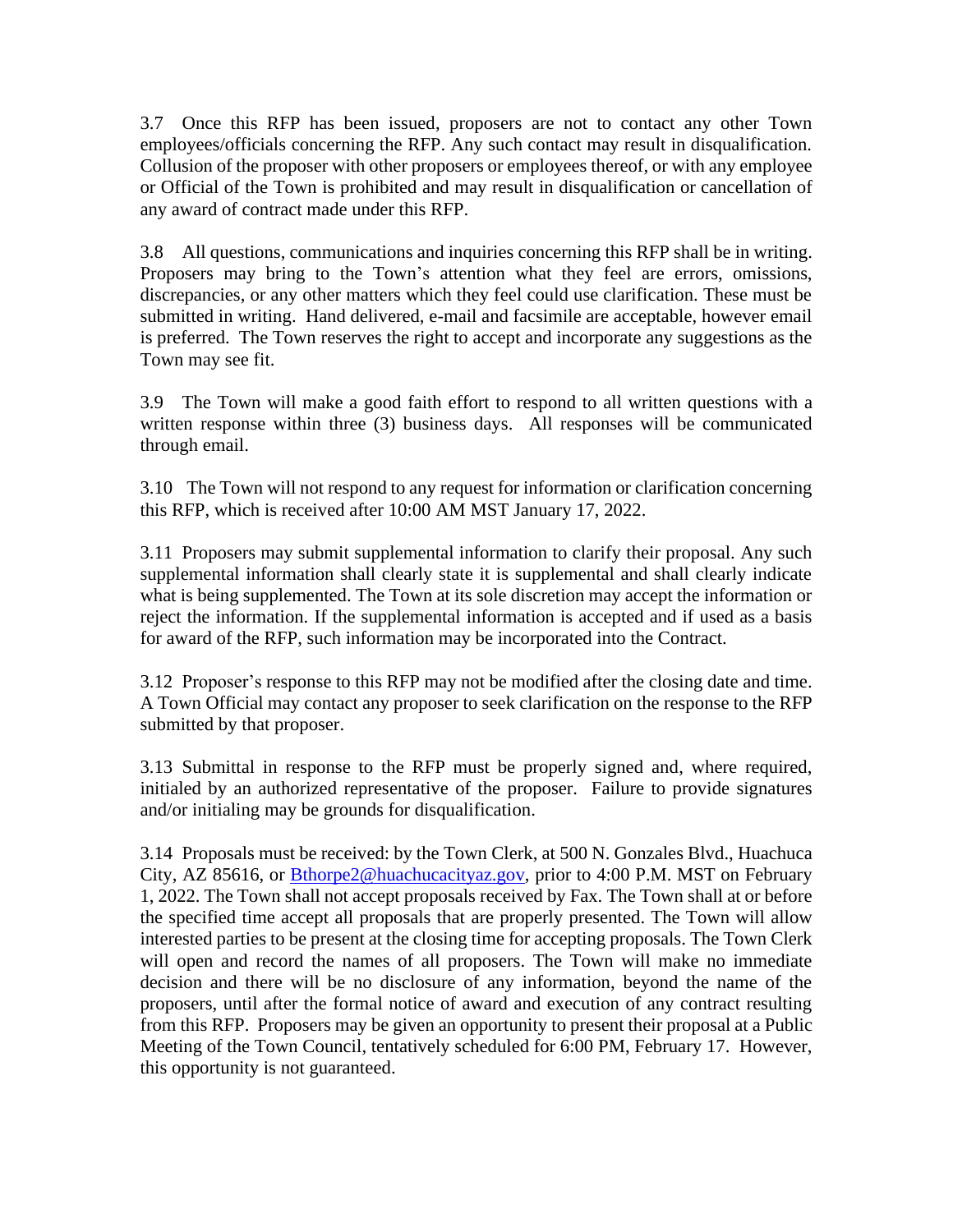3.15 Any proposals received after 4:00 pm on February 1, 2022, by the Town will not be opened, will be rejected, and will not be considered by the Town in award of this RFP.

3.16 The Town reserves the right to retain or dispose of all proposals submitted in response to this RFP.

3.17 Proposals must be submitted in a sealed envelope or via email with the following information clearly marked on the outside of the sealed envelope or in the email subject line:

#### **"Fire Protection, Emergency Medical and Fire Prevention Services for the Town of Huachuca City."**

3.18 The Town of Huachuca City shall not be liable in any manner or to any extent for any cost or expense incurred by any proposer in the preparation, submission, presentation, or any other action connected with responding to this RFP.

3.19 Proposers who submit via mail or hand delivery are to submit **three (3) identical copies** in a single sealed envelope. If multiple proposals are submitted (up to 3 per proposer) three copies of each proposal must be submitted and should be numbered Proposal 1, Proposal 2 and Proposal 3. The three different proposals may be submitted in one envelope or in separate envelopes. Each envelop must be marked in accordance with paragraph 3.17.

3.20 Proposals shall be valid for a period of at least ninety (90) days after 4:00 PM. February 1, 2022, to permit evaluation, consideration, award, and contract execution of the proposals.

3.21 The Town reserves the right to terminate this RFP process at any time up to the time of contract signing, without prior notice and without liability of any kind or amount. Additionally, the Town reserves the right to commence at any time a RFP process seeking the same or similar services.

3.22 The Town may accept or reject any proposal, in part or in its entirety, if the Town determines in its sole discretion that such proposal contains errors, omissions, or other problematic information. The Town may decide upon the materiality of such errors, omissions, or other problematic information.

3.23 The Town reserves the right to review the proposer's capability to deliver the services presented in the RFP. The Town may use information submitted by the proposer and such other relevant information the Town may obtain. The Town retains the sole right to make the decision on the proposer's capability.

3.24 The Town shall evaluate each response to this RFP based upon the information provided in the proposal, other relevant information the Town may acquire concerning the proposal, the ability of the Town to use the methods proposed to satisfy the Town's needs,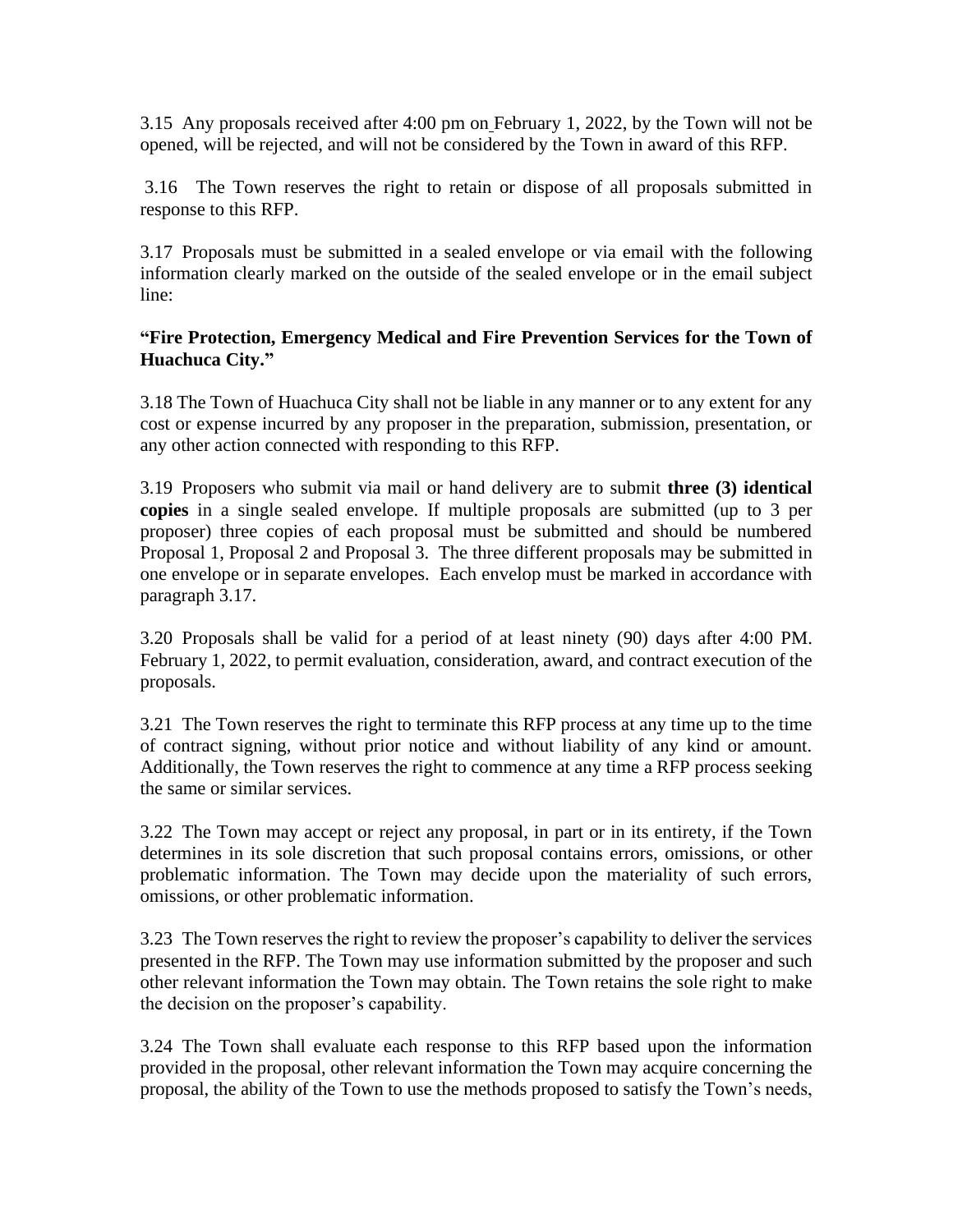the format used, pricing, and the advantages to the Town of the proposal. The Town is under no obligation to select as most advantageous to the Town the lowest-priced proposal. The Town shall at a minimum consider: the ability of the proposer to furnish the services in the most advantageous manner to the Town; the demonstrated ability of the proposer to deliver the services based upon actual delivery in other communities; the ability of the proposer to demonstrate the stability to perform during the proposed term of the contract; the cost of performing the services; the ability of the proposer to begin the services by March 21, 2022; and other pertinent information concerning the capabilities of the proposer. The Town shall evaluate responsive proposals and assign a numeric value to each category, with the maximum value of each category being:

| The ability of the proposer to furnish the services in the most advantageous manner to<br>the Town                                                                                                        | 12 |
|-----------------------------------------------------------------------------------------------------------------------------------------------------------------------------------------------------------|----|
| The demonstrated ability of the proposer to deliver the services based upon actual<br>delivery in other communities                                                                                       | 5  |
| Demonstrative reliability $\&$ professionalism of the proposer                                                                                                                                            | 5  |
| The cost to the Town of performing the services                                                                                                                                                           | 12 |
| The ability of the proposer to begin the services by the deadline                                                                                                                                         | 10 |
| Potential direct and hidden costs to town residents for EMS/Fire Services                                                                                                                                 | 10 |
| Other pertinent information concerning the capabilities of the proposer                                                                                                                                   | 5  |
| Innovative and/or creative approaches to providing the services that provide additional<br>efficiencies or meet or exceed current performance standards and/or capabilities.                              | 10 |
| Approach to providing requested scope of services.<br>Includes an understanding of the RFP and of the scope of services, knowledge of<br>applicable laws and regulations related to the scope of services | 10 |

3.25 The Town reserves the right to communicate with proposers during the evaluation process to clarify information submitted in their proposal(s).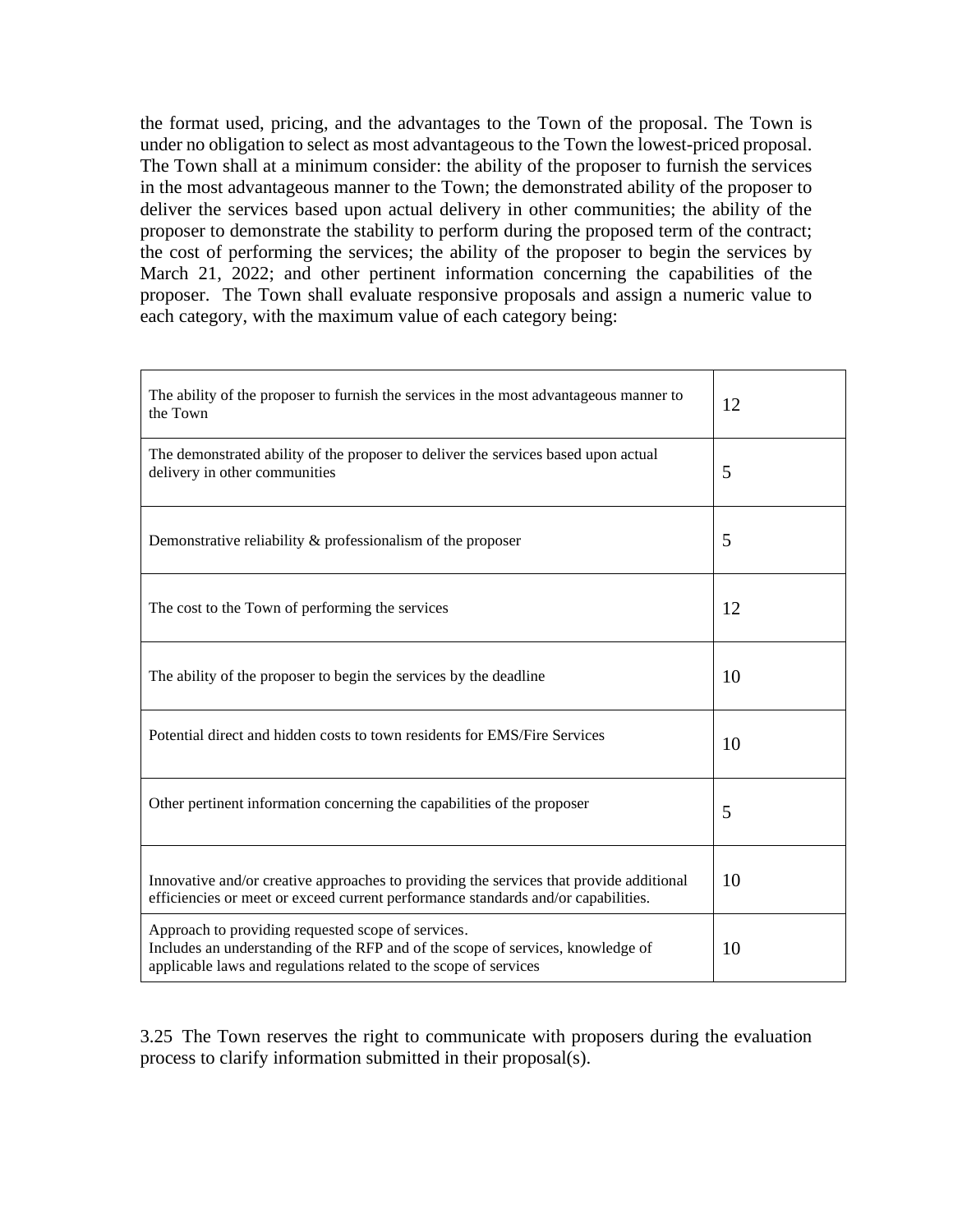3.26 The Town reserves the right to clarify any information in any responsive proposal, including clarifying details; resolving minor differences and errors; receiving assurances from the proposers; and other minor details.

3.27 After the award and execution of the contract resulting from this RFP, the proposals become a matter of public record and are available for review during Town's regular business hours.

3.28 In the event of any conflict between any documents involved in the RFP process, the order of precedent shall be: Contract, RFP, and written response to comments and suggestions by the Town, and the response to the RFP by the proposer.

3.29 The successful Proposer will be required to execute a contract with the Town according to its standard terms and conditions, a copy of which are available from the Town upon request.

## **4. Scope of Work, Requirements, Pricing, Miscellaneous**

4.1 This section identifies specific requirements that must be met by the proposers in their response to the RFP. Unless specifically indicated otherwise in writing, the proposer is providing assurance to the Town that the proposer can provide the service as indicated. If the proposer cannot offer the service, the proposer must specifically state it cannot provide the service and the proposer must indicate how it would contemplate the service would be delivered by another party.

The Town is seeking a capable entity to provide comprehensive fire and emergency medical services. The selected agency will be expected to provide a full array of fire, emergency medical, and other emergency and non-emergency services. Such services may include:

- Fire suppression
- Vehicle and technical rescue
- Hazmat response
- Emergency medical non-transport response (ALS and BLS)
- Training and personnel development
- Fire Prevention to include: code enforcement, plans review, inspections, investigation, and public education
- fleet management of Town owned fire vehicles
- Incident command in emergencies
- Community engagement activities and participation in Town events.

Proposals should articulate the proposer's ability to meet the general responsibilities for delivering fire and emergency response services and to provide such services in a manner that delivers these services in accordance with National Fire Protection Association Standards.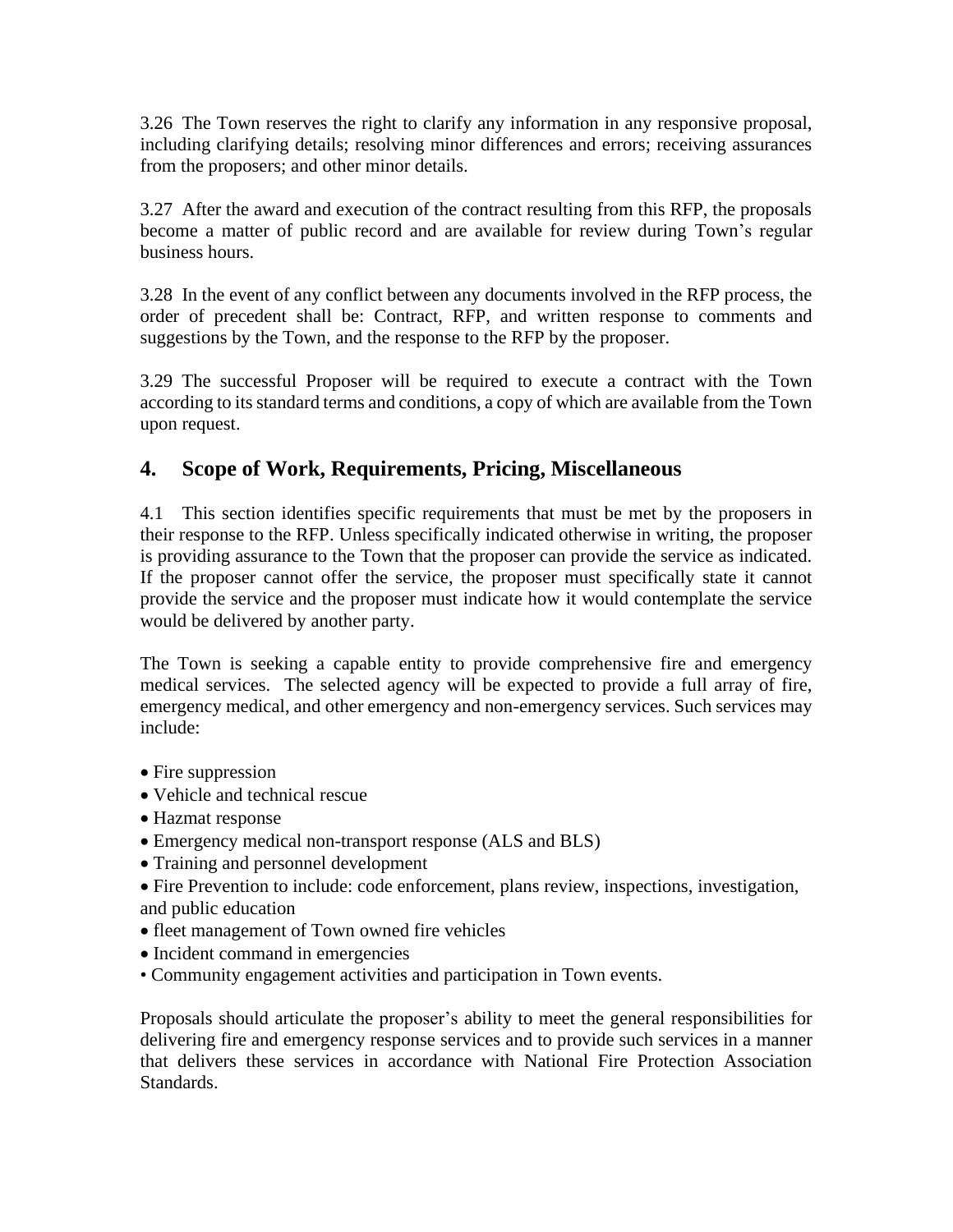#### **5. PROPOSAL FORMAT GUIDELINES**

5.1 Interested agencies will provide a thorough proposal using the following guidelines: Proposal should be typed and should contain no more than 20 pages. Proposal should be straightforward, concise and provide "layman" explanations of technical terms that are used. Emphasis should be concentrated on conforming to the RFP instructions, responding to the RFP requirements, and on providing a complete and clear description of the offer. Proposals, which appear unrealistic in terms of technical commitments, lack of technical competence or are indicative of failure to comprehend the complexity and risk of this RFP and any awarded contract, may be rejected.

5.2 The following proposal sections are to be included in the Proposer's response:

- A cover letter, not to exceed three pages in length, should summarize key elements of the proposal. An individual authorized to bind the entity must sign the letter. The letter must stipulate that the proposal price will be valid for a period of at least 90 days.

-Background and Project Summary Section – this should describe your understanding of the Town, the work to be done, and the objectives to be accomplished. Refer to Scope of Work of this RFP.

- Methodology Section - Provide a detailed description of the approach and methodology to be used to accomplish the Scope of Work of this RFP. Detailed description of efforts the entity will undertake to achieve client satisfaction and to satisfy the requirements of the "Scope of Work" section.

- Operational Effectiveness - Detailed description of how your proposal will maximize efficient, cost-effective operations and will meet or exceed current performance standards and/or capabilities.

- A proposed project schedule, identifying all tasks and deliverables to be performed, overall time of completion and transition plan.

- Detailed description of specific tasks you would require from Town staff. Explain what the respective roles of Town staff and your staff would be to complete the tasks specified in the Scope of Work.

#### 6. **ADDITIONAL PROPOSAL INFORMATION**

6.1 Proposers are encouraged to provide additional innovative and/or creative approaches for providing the service that will maximize efficient, cost-effective operations and will meet or exceed national performance standards. In addition, the Town will consider proposals that offer alternative service delivery means and methods for the services desired.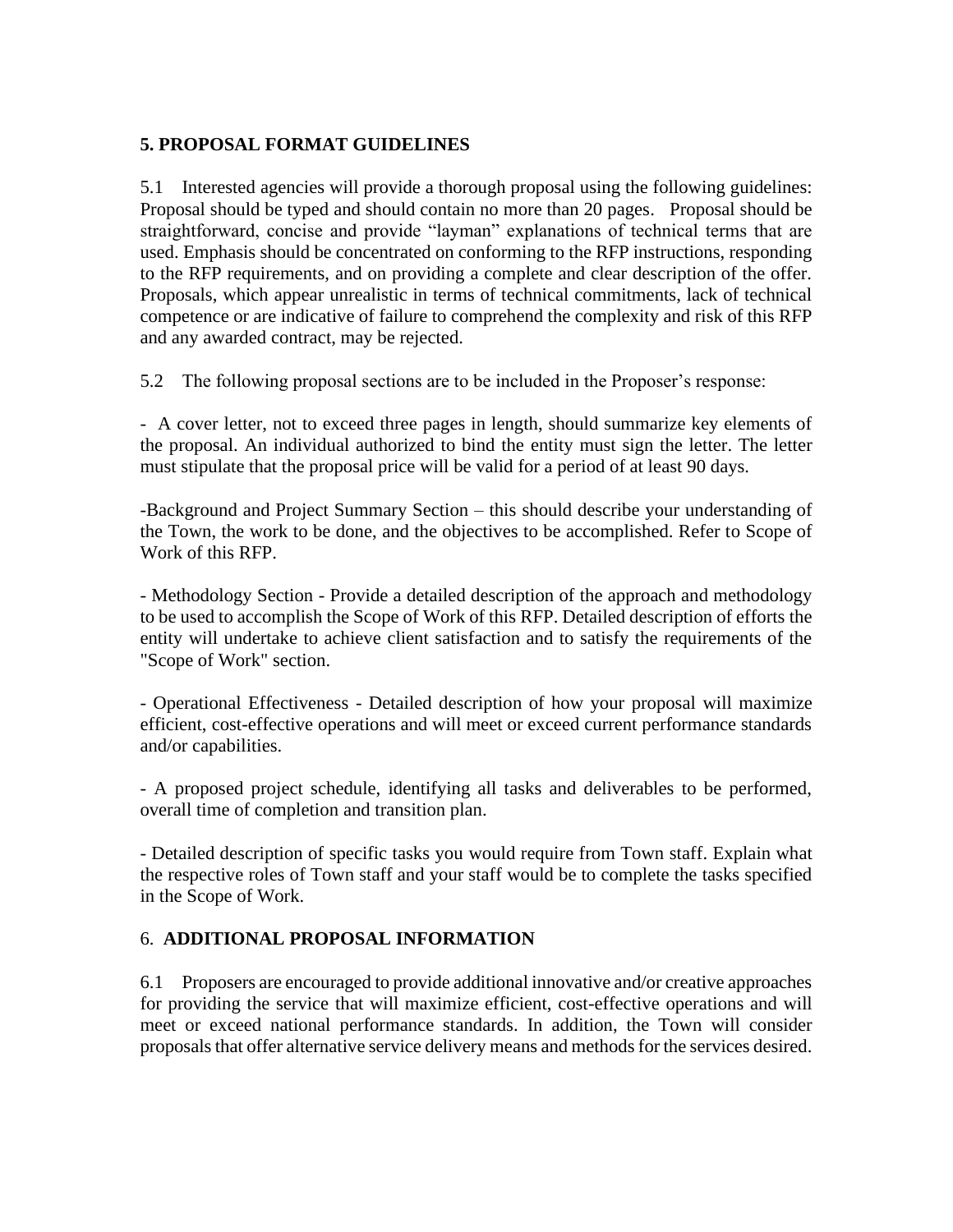6.2 Proposers are encouraged (but not required) to submit up to three separate proposals under this RFP. Specifically:

-A proposal for 24/7 or peak hour Emergency Medical and Fire Suppression coverage from the Town's Fire Station located at 502 N. Gonzales Blvd. Such a proposal will outline staffing, estimated response times and day/times of staffing at this location as well as an explanation of how such services will be provided at times that the station located at 502 N. Gonzales is not staffed.

-A hybrid proposal for 24/7 or peak hours staffing with a mix of staff and volunteers.

-A Proposal for management services with part-time/volunteer staff. Such a proposal should include the cost for training and supervising part-time/volunteer staff. It should also include staffing recommendations and estimated costs that the Town would incur outside of the proposer's contract, i.e. wages that the Town would pay directly to a part-time paramedic/EMT/fire fighter. The proposal should also include a short-term plan for providing emergency services as volunteers and part time employees are recruited as well any assistance that the proposer would provide in staffing as well as a training plan for part-time or volunteer firefighters.

Any of these proposals could include leveraging our police officers for initial response to medical emergencies. If included, proposers should address certifications needed as well as training costs.

All proposals should include an estimated, itemized cost breakdown for the proposed contracted amount wherever reasonably possible.

All proposals should delineate expected response times and staffing levels and address fire marshal/inspection services, fire prevention education, in addition to the emergency medical and fire suppression services. Community engagement is important and the Town welcomes supplemental information on community engagement initiatives that the proposer would undertake.

6.3 Proposers are also requested to identify any Town owned facilities or property, including existing fire stations, apparatus and equipment which proposer would propose to use or lease, purchase, or rent from the Town in connection with the services to be performed, including information about the terms of any proposed lease, purchase or use of such apparatus, equipment and facilities, and how this proposed structure affects the overall cost proposal to the Town. A list of apparatus available for use by the proposer may be requested from the Town Manager or Town Clerk.

#### 7. **PRICING PROPOSAL**

All options identified and priced should include the service option cost, facilities and equipment available or needed. All options should include specific staffing information articulating qualifications and number of staff available as well as the location from which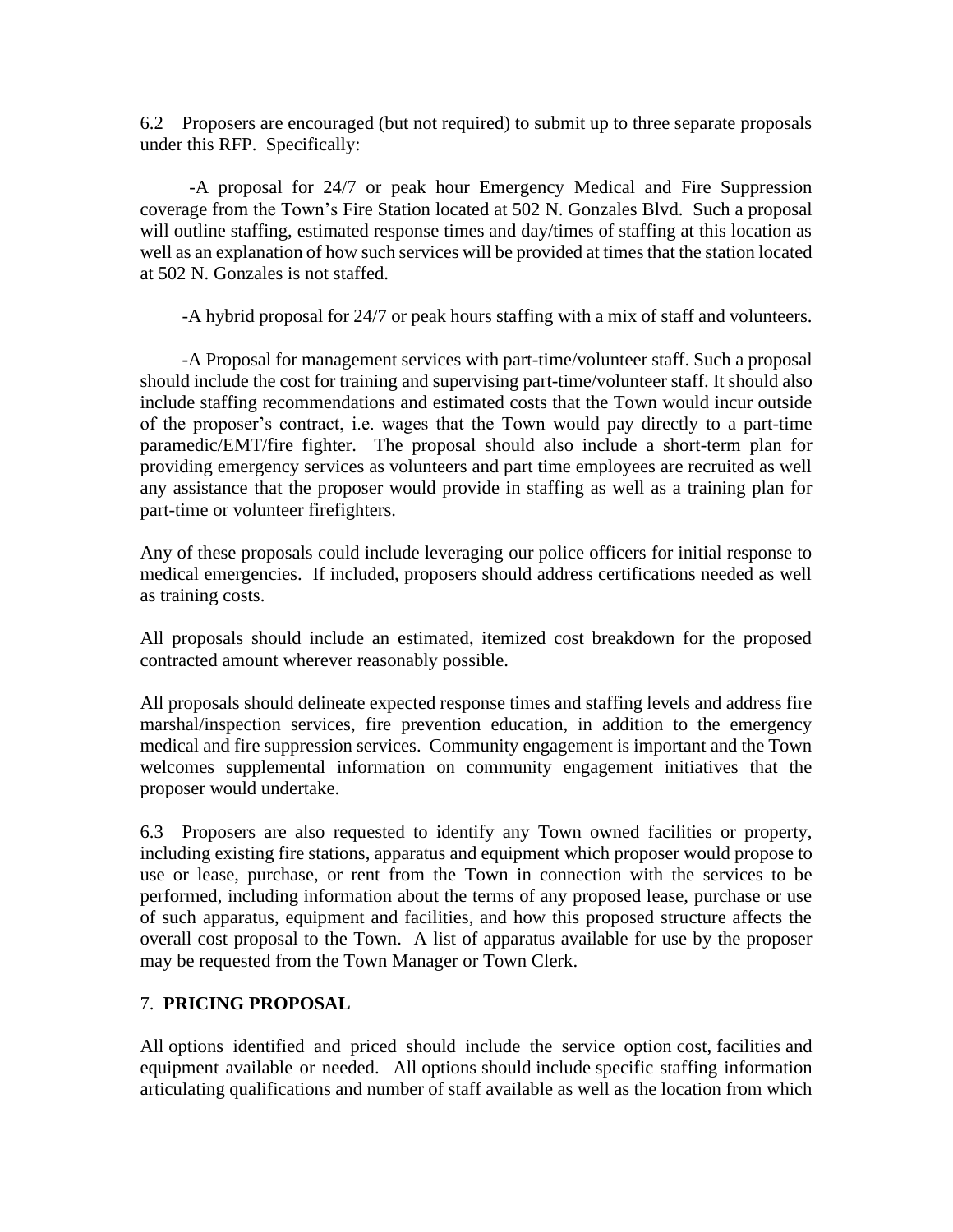they will respond. Options should include an estimated range of response time for each situation.

As noted in section 6, each option should include a detailed cost breakdown that itemizes the costs associated with the proposal.

### **8. Miscellaneous Information**

8.1 The proposer may attach supplemental sheets which provide additional information that the proposer feels may enhance their proposal. The Town may consider the information provided at the Town's sole discretion. Any such information shall be on separate pages with a heading indicating "Miscellaneous Information under Section 8 of the RFP for Fire Protection, Emergency Medical and Fire Prevention Services".

8.2 Proposer Information required.

| Company name                                                            |
|-------------------------------------------------------------------------|
| Company Address                                                         |
| Name of Contact person for questions of information concerning this RFP |
|                                                                         |

| Telephone Number |
|------------------|
| Cell Number      |
| FAX Number       |
| E-mail           |

8.3 List any pending bankruptcies, legal actions or financial debarments filed by other Governmental Agencies, include any breach of contract actions by Governmental Agencies.

8.4 The attached Certification of Proposal must be attached to the returned proposal. This document attests to the proposer's awareness and agreement to the content of this RFP and all accompanying provisions.

8.5. All proposers will include a fee schedule that outlines any fees that would be levied on individual residents or businesses for EMS/Fire Services, i.e. Ambulance Transport fees, building inspection fees, Emergency Medical Response Fees. Please note that the potential financial burden on residents and businesses located within the Town limits will be considered when making a selection and awarding a contract.

8.6 Proposer is required to be aware of, familiar with, and comply with all Federal, State, County, and Town laws, Ordinances, Regulations, Rules, and Policies which may relate to this RFP.